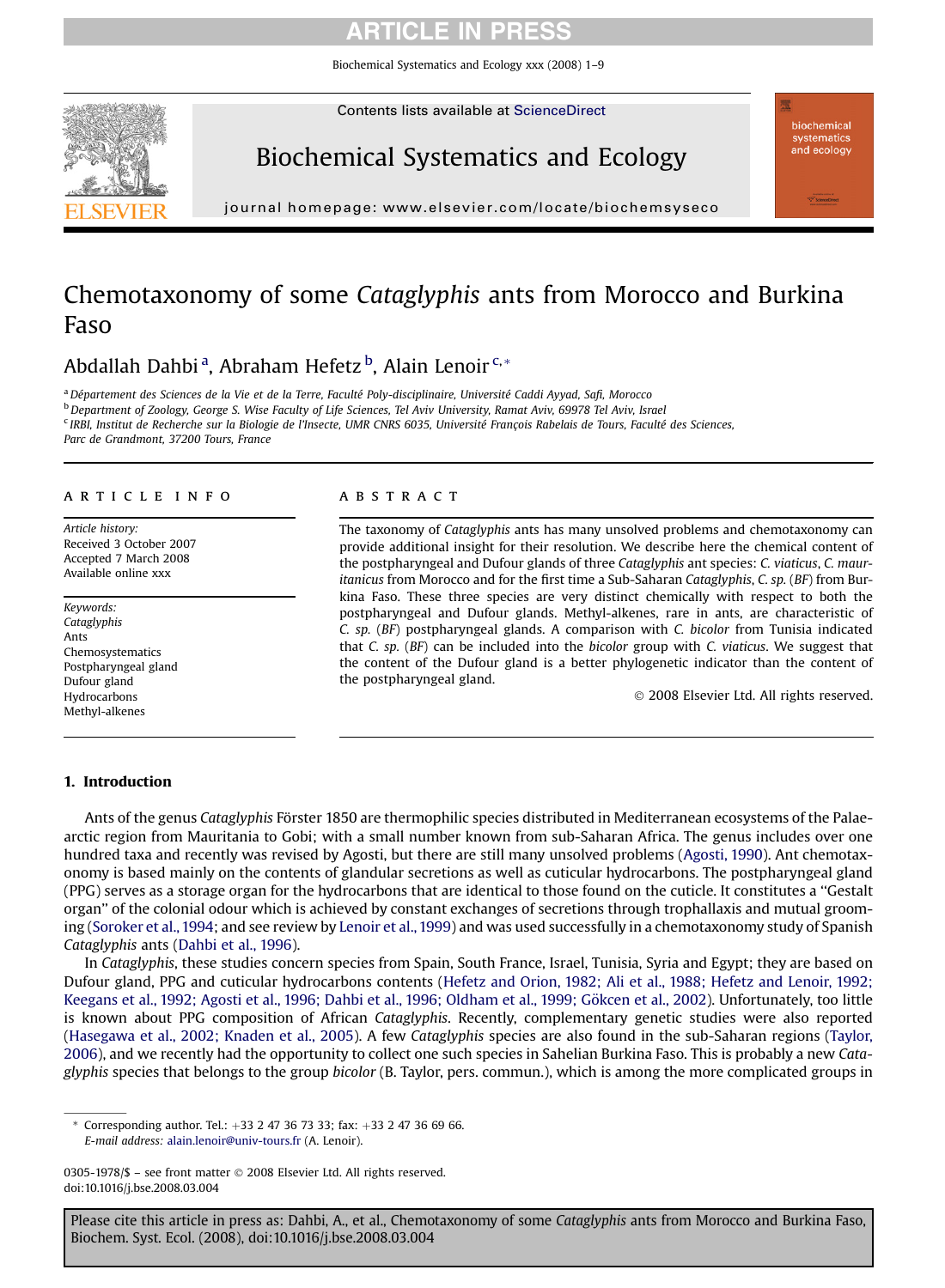<span id="page-1-0"></span>

Fig. 1. Gas chromatograms of Dufour gland secretions of C. sp., C. mauritanicus and C. viaticus. Only major peaks are numbered; see [Table 1](#page-2-0) for peak identification.

the genus ([Wehner et al., 1994](#page-8-0)). The aim of this study was to obtain new chemical data on the bicolor group by comparing a species from the Sahel with another species of the bicolor group, C. viaticus from Morocco. We include data from C. mauritanicus (altisquamis group) as well from Morocco as an out-group. We discuss the evolution of the bicolor group after the species were separated by the formation of the Sahara desert.

#### 2. Material and methods

Two colonies of Cataglyphis viaticus from Azemmour (Morocco, 33°17.60 N, 8°20.60 W, 5 m asl, voucher specimens in B. Taylor collection [\(Taylor and Sharaf, 2007\)](#page-8-0)<sup>1</sup> and one from Mechra Ben-Ksiri (Morocco, 5–6 km South, 34°50.58 N, 5-93.77 W, 28 m asl), located 255 km apart, were collected in 2005. Species identification was based on the key published by R. Wehner ([Wehner et al., 1994](#page-8-0)) and the website on ants from Egypt ([Taylor and Sharaf, 2007\)](#page-8-0). One colony of C. mauritanicus was collected 12 km South of Ksar el Kebir (Morocco, 34°85.65 N, 5°94.93 W, 78 m asl). Two colonies of C. sp. (called hereafter C. sp. BF) from Burkina Faso were collected in 2006 and 2007 in Burkina Faso near Bobo Dioulasso (11°07.015 N, 4°23.286 W, 460 m asl; specimens in B. Taylor collection<sup>2</sup>). In Sahelian Africa, only a few Cataglyphis species are known [\(Taylor, 2006\)](#page-8-0) and these ants are rare in this region (A. Lenoir, personal observations).

For chemical analyses, we used the postpharyngeal (PPG) and the Dufour gland (DG) contents. The ants were frozen at  $-18$  °C for 1 h and the glands were dissected under a stereomicroscope, immersed in 100  $\mu$ l of pentane, and stored at  $-18$  °C until analysis. Glandular content was identified by combined gas chromatography/mass spectrometry (Turbomass system, Perkin–Elmer, Norwalk, CT, USA, operating at 70 eV) using a non-polar DB-5 fused silica capillary column. PPG samples were run using a temperature program from 150 °C (2 min initial hold) to 300 °C at 5 °C min $^{-1}$  with 10 min of final hold. Dufour gland extracts were run at a temperature program that started at 60  $^{\circ}$ C (2 min initial hold) and then raised by two

 $1$  http://www.nottingham.ac.uk/ $\sim$ [plzfg/ants/ants\\_of\\_egypt\\_2007/cataglyphis\\_viaticus/cataglyphis\\_viaticus.htm](http://www.nottingham.ac.uk/%223C%3Bplzfg/ants/ants_of_egypt_2007/cataglyphis_viaticus/cataglyphis_viaticus.htm).

<sup>2</sup> [http://antbase.org/ants/africa/cataglyphis/cataglyphis\\_sp\\_lenoir/cataglyphis\\_sp\\_lenoir.htm.](http://antbase.org/ants/africa/cataglyphis/cataglyphis_sp_lenoir/cataglyphis_sp_lenoir.htm)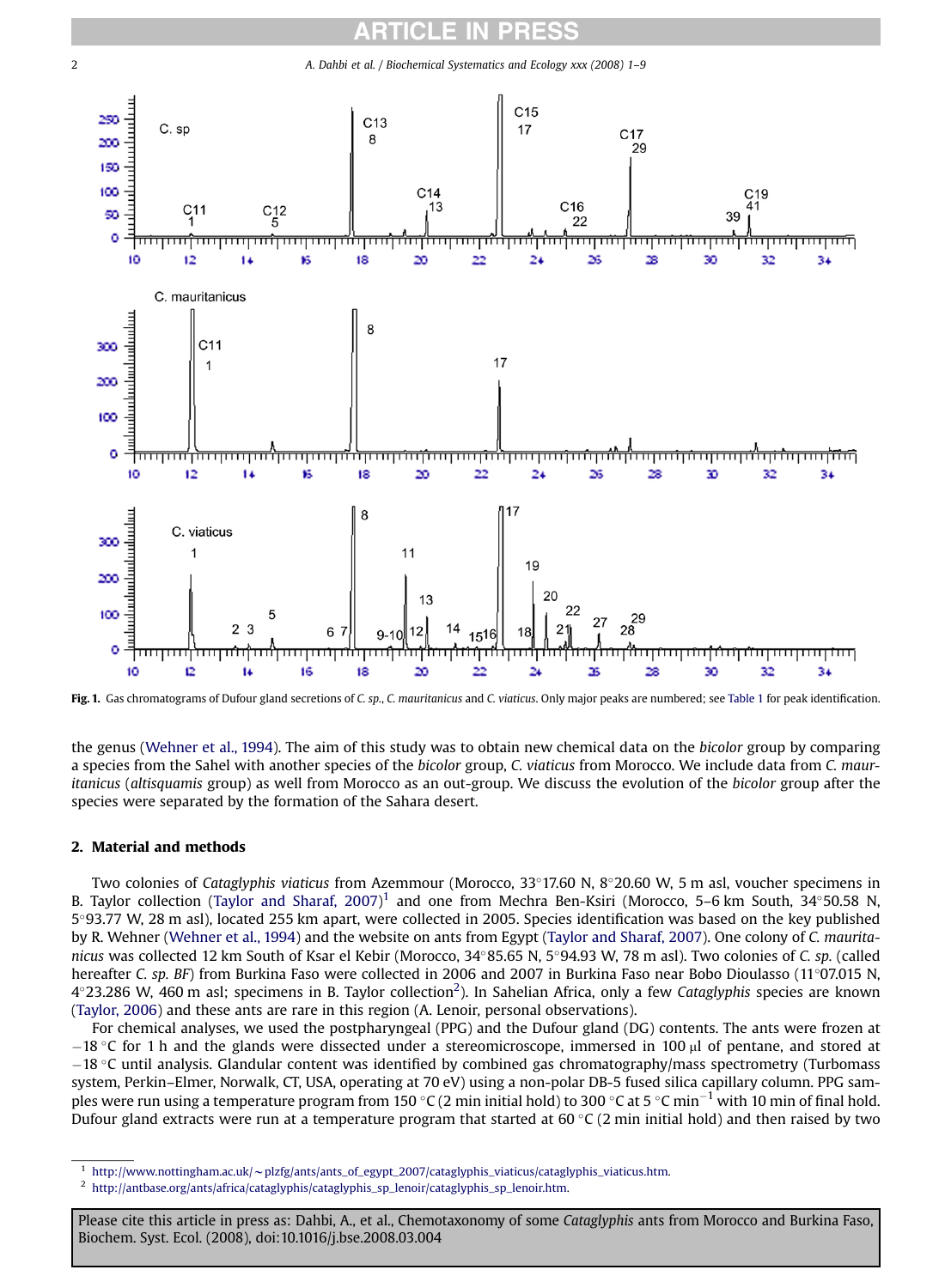#### A. Dahbi et al. / Biochemical Systematics and Ecology xxx (2008) 1–9 3

<span id="page-2-0"></span>Table 1

Dufour gland composition (mean%  $\pm$  SD) of the four species (for C. bicolor the numbers are the mean of two measures)

| Peak no.                | Name             | C. viaticus ( $n = 17$ ) |      | C. sp. (BF) $(n = 18)$ |      | C. mauritanicus<br>$(n=6)$ |       | C. bicolor $(n = 2)$ |
|-------------------------|------------------|--------------------------|------|------------------------|------|----------------------------|-------|----------------------|
|                         |                  | %                        | SD   | $\%$                   | SD   | $\%$                       | SD    | Tunisia              |
| $\mathbf{1}$            | nC11             | 3.31                     | 2.09 | 3.18                   | 2.31 | 40.38                      | 10.05 | 9.47                 |
| $\overline{\mathbf{c}}$ | 5-meC11          | 0.14                     | 0.10 | 0.09                   | 0.10 |                            |       |                      |
| 3                       | 3-meC11          | 0.20                     | 0.16 | 0.34                   | 0.29 |                            |       |                      |
| 4                       | Decanal          | 0.08                     | 0.09 | 0.67                   | 0.98 | 0.10                       | 0.09  |                      |
| 5                       | nC12             | 0.54                     | 0.24 | 0.77                   | 0.43 | 0.97                       | 0.23  | 0.70                 |
| 6                       | 3-meC12          | 0.05                     | 0.03 | 0.10                   | 0.23 |                            |       |                      |
| 7                       | x-C13:1          | 0.14                     | 0.06 | 0.22                   | 0.34 | 0.26                       | 0.05  | 0.00                 |
| 8                       | nC13             | 20.17                    | 3.95 | 18.64                  | 7.53 | 47.01                      | 5.94  | 21.08                |
| 9                       | 7-meC13          | 0.12                     | 0.07 |                        |      | 0.04                       | 0.06  |                      |
| 10                      | $5$ -me $C13$    | 0.17                     | 0.09 | 0.31                   | 0.18 | 0.01                       | 0.01  |                      |
| 11                      | 3-meC13          | 3.59                     | 1.24 | 0.81                   | 0.27 | 0.04                       | 0.04  | 0.68                 |
| 12                      | $x-C14:1$        | 0.21                     | 0.14 | 0.54                   | 0.83 | 0.11                       | 0.09  | 0.10                 |
| 13                      | nC14             | 2.37                     | 0.38 | 2.16                   | 0.39 | 0.23                       | 0.04  | 1.62                 |
| 14                      | 3-meC14          | 0.18                     | 0.14 |                        |      |                            |       |                      |
| 15                      | $x-C15:1$        |                          |      | 0.10                   | 0.22 | 0.10                       | 0.07  | 0.94                 |
| 16                      | $x - C15:1$      | 0.30                     | 0.05 | 0.33                   | 0.12 | 0.05                       | 0.01  | 0.40                 |
| 17                      | nC15             | 57.65                    | 5.72 | 51.51                  | 7.78 | 7.37                       | 3.82  | 60.96                |
| 18                      | 7-meC15          | 0.04                     | 0.07 | 0.28                   | 0.17 |                            |       |                      |
| 19                      | 5-meC15          | 3.58                     | 0.85 | 1.24                   | 1.79 | 0.01                       | 0.01  | 1.52                 |
| 20                      | 3-meC15          | 1.80                     | 0.57 | 0.42                   | 0.22 | 0.01                       | 0.01  |                      |
| 21                      | Tridecyl acetate | 0.18                     | 0.11 | 0.26                   | 0.47 | 0.07                       | 0.06  |                      |
| 22                      | nC16             | 0.44                     | 0.13 | 0.82                   | 0.38 | 0.16                       | 0.04  |                      |
| 23                      | Tetradecanol     | 1.65                     | 2.09 | 0.05                   | 0.11 | 0.07                       | 0.10  |                      |
| 24                      | 2-Tetradecanone  | 0.12                     | 0.06 | 0.14                   | 0.20 | 0.14                       | 0.07  |                      |
| 25                      | x-C17:2          | 0.76                     | 0.74 | 0.05                   | 0.10 | 0.23                       | 0.06  |                      |
| 26                      | $x - C17:1$      | 0.12                     | 0.07 | 0.18                   | 0.16 | 0.15                       | 0.34  |                      |
| 27                      | 2-Pentadecanone  | 0.04                     | 0.02 | 0.90                   | 1.26 | 0.35                       | 0.17  |                      |
| 28                      | $x - C17:1$      | 0.42                     | 0.37 | 0.07                   | 0.08 | 0.01                       | 0.01  |                      |
| 29                      | nC17             | 0.54                     | 0.43 | 10.75                  | 3.99 | 1.23                       | 0.68  | 2.55                 |
| 30                      | Alcohol          |                          |      | 0.03                   | 0.07 |                            |       |                      |
| 31                      | Ketone           |                          |      | 0.02                   | 0.06 |                            |       |                      |
| 32                      | 7-meC17          |                          |      | 0.01                   | 0.03 |                            |       |                      |
| 33                      | Ketone           |                          |      | 0.06                   | 0.07 |                            |       |                      |
| 34                      | 3-meC17          | 0.06                     | 0.07 | 0.25                   | 0.53 | 0.02                       | 0.04  |                      |
| 35                      | 2-Hexadecanone   | 0.04                     | 0.02 | 0.05                   | 0.08 | 0.08                       | 0.01  |                      |
| 36                      | nC18             | 0.10                     | 0.12 | 0.39                   | 0.42 | 0.08                       | 0.07  |                      |
| 37                      | Hexadecanol      | 0.07                     | 0.09 | 0.20                   | 0.33 | 0.05                       | 0.04  |                      |
| 38                      | Ketone           | 0.36                     | 0.25 | 0.09                   | 0.19 | 0.04                       | 0.01  |                      |
| 39                      | x-C19:1          | 0.02                     | 0.03 | 0.48                   | 0.75 | 0.06                       | 0.05  |                      |
| 40                      | 2-Heptadecanone  | 0.18                     | 0.14 | 0.95                   | 0.98 |                            |       |                      |
| 41                      | nC19             | 0.21                     | 0.16 | 2.28                   | 1.77 | 0.13                       | 0.19  |                      |
|                         |                  |                          |      |                        |      |                            |       |                      |
|                         | Alkanes          | 85.36                    | 3.93 | 90.70                  | 4.11 | 97.80                      | 0.58  | 96.37                |
|                         | Methyl alkanes   | 9.88                     | 2.45 | 3.75                   | 1.77 | 0.12                       | 0.08  | 2.20                 |
|                         | Alkenes          | 1.62                     | 0.83 | 3.69                   | 2.55 | 1.66                       | 0.13  | 1.43                 |
|                         | Ketones          | 0.74                     | 0.42 | 0.16                   | 0.16 | 0.07                       | 0.07  |                      |
|                         | Aldehydes        | 0.08                     | 0.09 | 0.02                   | 0.03 | 0.04                       | 0.03  |                      |
|                         | Alcohols         | 1.72                     | 2.11 | 0.39                   | 0.47 | 0.24                       | 0.23  |                      |

Empty cells when the substance was not detectable. In bold: major peaks accounting more than 10%.



Fig. 2. Proportions of n-alkanes in the Dufour gland secretions of C. viaticus, C. sp. and C. mauritanicus (mean%  $\pm$  SD). Different letters indicate significant differences for odd alkanes.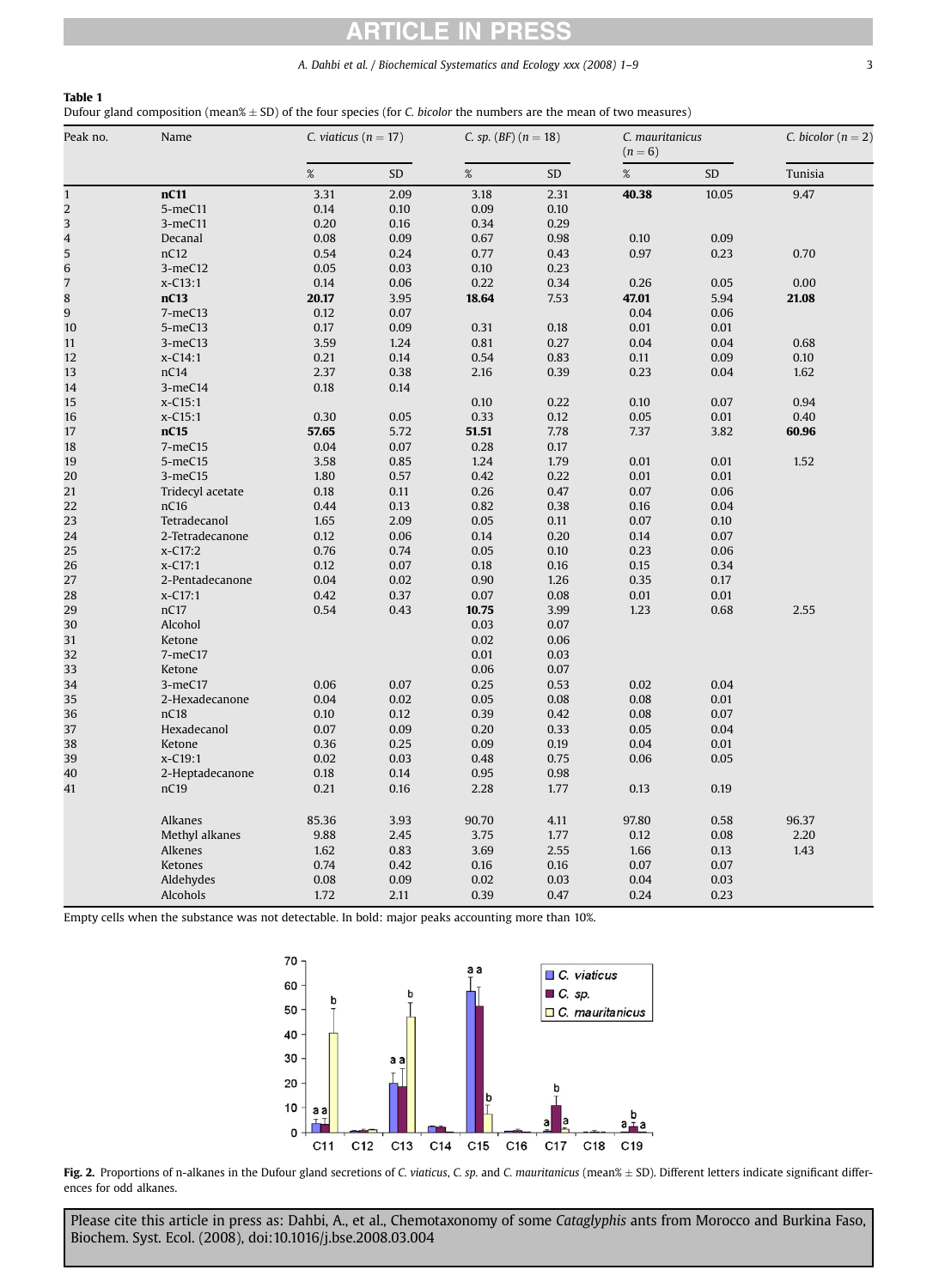#### 4 A. Dahbi et al. / Biochemical Systematics and Ecology xxx (2008) 1–9

gradients, at 5 °C min $^{-1}$  to 210 °C followed by 15 °C min $^{-1}$  to 300 °C. We used a pool of 10 glands. Quantification was achieved by gas chromatography using the same FID-GC with the above chromatographic conditions. At least five extracts were used for each colony.

Statistical analyses of the chemical profiles were done using all peaks that were identified in all the samples. Differences in profiles were explored using principal component analysis (PCA) for peaks weighing at least 1% of the total for one group. We also obtained two samples of typical C. bicolor from Mahares, Tunisia (37 km South of Sfax, Coll. Wehner, Senckenberg Forschunginstitut und Naturmusem, sample nos. 1597, 2 and 3). As these samples were not dissected, we analysed the cuticular profile of the whole ants and the Dufour gland profile from the same extracts but it was not possible to include them in the PCA analysis. We performed a cluster analysis only to place them comparatively to our samples. We also compared the two populations of C. viaticus with the Nei index, frequently used to measure the genetic or chemical distances between samples (see e.g. [Akino and Yamaoka, 2002\)](#page-7-0).

Data are presented as the mean  $\pm$  SD. To compare the percentage values of categories of substances, we made an Arcsine (square root) transformation of the data before ANOVA and post-hoc LSD analysis [\(Sokal and Rohlf, 1995\)](#page-8-0). All statistics were calculated using Statistica 6.1 (2003; Statsoft, Maison-Alfort, France).

#### 3. Results

#### 3.1. Dufour gland

The Dufour gland secretion was composed mainly of n-alkanes ranging from undecane to heneicosane [\(Fig. 1](#page-1-0) and [Table 1](#page-2-0)), representing more than 80% of the total composition  $(84.95 \pm 4.02, n = 17; 90.14 \pm 4.75, n = 18; 97.30 \pm 0.61, n = 6$  for C. viaticus, C. sp.(BF) and C. mauritanicus, respectively). This total relative abundance of the n-alkanes, however, was different across species (ANOVA<sub>2,38</sub>,  $p < 0.0001$ ) and the differences between these species were highly significant (LSD,  $p < 0.0001$ ). The nalkanes were accompanied by methyl alkanes, alkenes, decanal, dodecyl acetate, tetradecanol and several 2-alkanones all of which were present only in minor amounts or as traces [\(Table 1\)](#page-2-0). [Fig. 2](#page-2-0) presents the relative proportions of each alkane in the various species. As can be seen the secretion is dominated by undecane, tridecane, pentadecane and to a lesser extent heptadecane and nonadecane. Pentadecane was the most abundant in C. viaticus and C. sp. (BF) (more than 50%) while in C. mauritanicus undecane and tridecane were dominant (more than 40% each). There was a significant difference between the species for the above five alkanes (ANOVA<sub>2,38</sub>;  $p < 0.0001$ ). LSD post-hoc tests showed that for each particular compound all species were significantly different, except between C. viaticus and C. sp. (BF) for the relative amounts of undecane (LSD,  $p = 0.97$ ), tridecane (LSD,  $p = 0.34$ ) and nonadecane (LSD,  $p = 0.56$ ). C. sp. (BF) was had significantly greater proportion of heptadecane compared to the two other species (LSD C. viaticus vs. C. mauritanicus,  $p = 0.08$ ). These data indicate a clear difference between C. mauritanicus and the two other species.

The PCA based on Dufour gland contents indicated that the species constitute three completely separated groups (Fig. 3). The first axis separates C. mauritanicus from the two other species of the bicolor group, suggesting the taxonomic classification of C. sp. (BF) within the bicolor group. This was confirmed by the content of C. bicolor gland: pentadecane is the most important peak in the bicolor group [\(Table 1\)](#page-2-0). Moreover, the cluster analysis indicated that C. mauritanicus is completely separated from the three other species [\(Fig. 4\)](#page-4-0).



Fig. 3. PCA of Dufour gland contents of C. viaticus, C. sp. and C. mauritanicus based on substances representing more than 1% of the total secretion.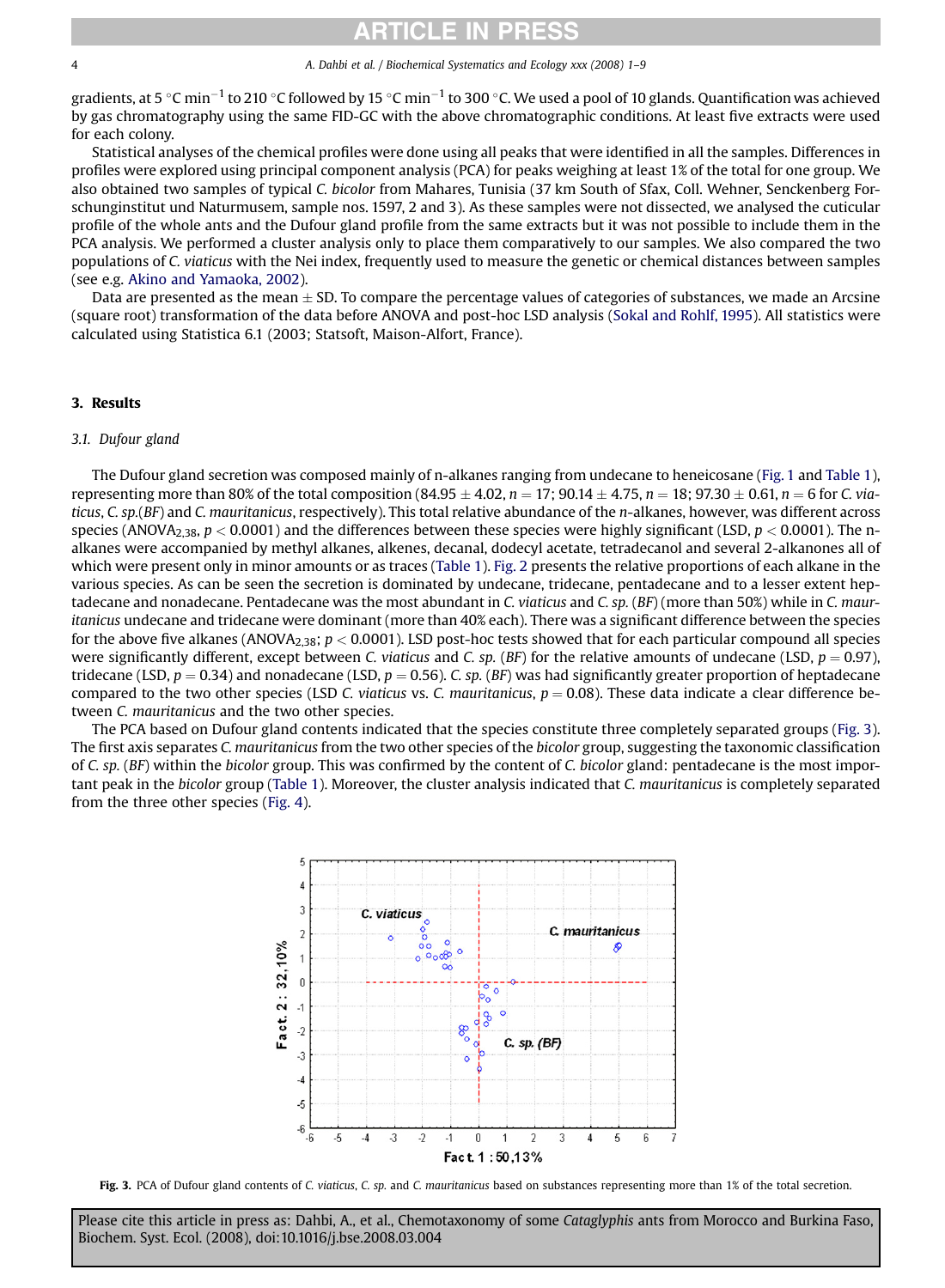A. Dahbi et al. / Biochemical Systematics and Ecology xxx (2008) 1–9 5

<span id="page-4-0"></span>

Fig. 4. Cluster analysis (Single link, Ward method) on the Dufour gland content of C. viaticus, C. sp., C. mauritanicus and C. bicolor from Tunisia.

The intracolonial, intercolonial and interpopulation variations of C. viaticus were very low and not significantly different (Nei index respectively  $0.987 \pm 0.011$ ,  $n = 30$ ;  $0.982 \pm 0.018$ ,  $n = 30$ ;  $0.991 \pm 0.007$ ,  $n = 48$ ; Kruskal–Wallis  $p = 0.15$ , not significant).

#### 3.2. PPG

The PPG contained only hydrocarbons ranging from pentacosane to pentatriacontane ([Table 2](#page-5-0) and [Fig. 5\)](#page-6-0). The differences between the species were significant for the three compound categories: n-alkanes, methyl alkanes and alkenes (ANOVA<sub>2.34</sub>,  $p < 0.0001$ , [Fig. 6](#page-6-0)). Methyl alkanes were the most abundant group comprising at least 50% of the total. The secretion of C. mauritanicus was characterized by greater proportions of heavy hydrocarbons (C33 and C35) as well as of alkenes  $(34.8 \pm 8.4\%)$ . That of C. sp. (BF) had fewer n-alkanes  $(6.84 \pm 3.8\%)$  and was also characterized by higher quantities of C31 and C33 methyl alkanes. In this species, we found specific methyl alkenes.

A PCA analysis revealed the formation of three completely distinct groups according the three species ([Fig. 7\)](#page-7-0).

C. bicolor PPG content is different as the two major peaks are dimeC25 and 5-meC27, which are traces in other species ([Table 2\)](#page-5-0).

The intracolonial and intercolonial variations of C. viaticus were very low and not significantly different (Nei index respectively 0.987  $\pm$  0.050, n = 25; 0.891  $\pm$  0.094, n = 20, Kruskal–Wallis p = 1, not significant) while they differed between the two populations (Nei 0.574  $\pm$  0.074, n = 50, Kruskal–Wallis p < 0.001).

#### 4. Discussion

It appears that both PPG and Dufour gland provide a clear test for discriminating the three species and confirms their usefulness in ant chemosystematics.

#### 4.1. Dufour gland

The Dufour gland contains mainly n-alkanes and small quantities of methyl alkanes and alkenes, as previously described in other species. At least for our four species, they appear to be reliable characters. Gökcen et al., (2002) observed that allopatric populations of the same species (from Tunisia and Egypt) were chemically differentiated and these differences were of an extent comparable to that observed between species. In Morocco, the two studied populations of C. viaticus separated by 255 km were not differentiated. It will be interesting to compare more distant populations. All non-hydrocarbon substances are present only as traces and not in all samples, as already signalled by Gökcen et al. (2002) and therefore cannot be used for taxonomy. We tried also to reconstruct a phylogeny based on published data, but it does not recover the taxonomic groups (results not presented). It can be hypothesized that the content of Dufour gland has evolved independently of the morphological and anatomical characteristics. It is also noticeable that the data for the Dufour gland content are very variable; for example the content changes with age ([Ali et al., 1988](#page-7-0)), the gland is fragile and a part of the content may escape during dissection. It was previously suggested that Formicine ants from temperate climates usually have undecane as the major component of the Dufour gland, and as one moves to hotter climates, the major components move to tridecane and pentadecane ([Keegans et al., 1992\)](#page-8-0). This was not supported by our results, as C. mauritanicus have large quantities of undecane. The role of Dufour gland secretion is also not well known in formicines. Undecane generally acts as an alarm pheromone or wetting agent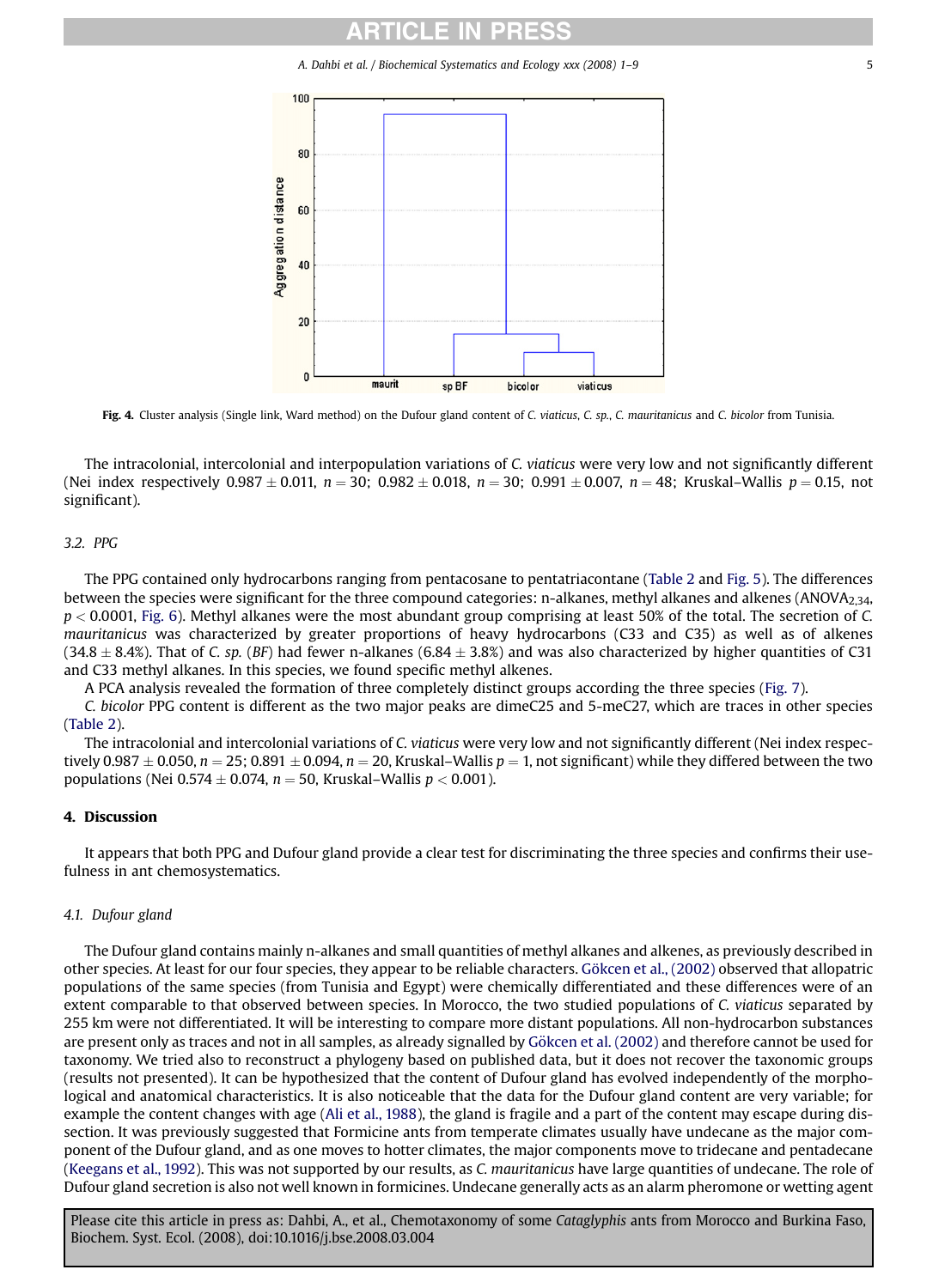<span id="page-5-0"></span>6 A. Dahbi et al. / Biochemical Systematics and Ecology xxx (2008) 1–9

#### Table 2

PPG content (mean $\% \pm SD$ ) of the four species (for C. bicolor the numbers are the mean of two measures)

| Peak no.                | Name                                    | C. viaticus ( $n = 14$ ) |              | C. sp. (BF) $(n = 13)$ |              | C. mauritanicus<br>$(n=5)$ |              | C. bicolor $(n=2)$ |
|-------------------------|-----------------------------------------|--------------------------|--------------|------------------------|--------------|----------------------------|--------------|--------------------|
|                         |                                         | $\%$                     | SD           | $\%$                   | SD           | $\%$                       | SD           | Tunisia            |
| $\mathbf{1}$            | $x-C25:1$                               | 0.14                     | 0.11         | 0.25                   | 0.48         | 1.28                       | 0.41         | 4.33               |
| $\overline{\mathbf{c}}$ | nC25                                    | 2.48                     | 1.97         | 0.39                   | 0.40         | 3.88                       | 1.52         | 6.35               |
| 3                       | 9-,11-,13-meC25                         | 3.34                     | 2.04         | 1.29                   | 1.33         | 2.27                       | 0.73         | 9.20               |
| 4                       | 7-meC25                                 | 0.15                     | 0.20         |                        |              | 1.51                       | 0.50         | 0.99               |
| 5                       | 5-meC25                                 | 0.60                     | 0.20         |                        |              | 0.21                       | 0.05         | 2.78               |
| 6                       | $3$ -me $C25$                           | 5.72                     | 3.19         | 0.33                   | 0.44         | 1.80                       | 0.43         | 0.00               |
| 7                       | 5,9-; 7,x-dimeC25                       | 0.21                     | 0.34         | 0.07                   | 0.26         |                            |              | 12.51              |
| 8                       | nC26                                    | 5.79                     | 2.94         | 0.27                   | 0.50         | 0.45                       | 0.33         | 0.66               |
| 9                       | 8-,10-,11-,12-,13meC26                  | 2.26                     | 1.41         | 0.01                   | 0.02         | 0.45                       | 0.16         | 1.19               |
| 10                      | 4-meC26                                 | 0.76                     | 0.25         | 0.12                   | 0.41         | 0.08                       | 0.04         | 3.98               |
| 11                      | 3-meC26                                 | 0.62                     | 0.32         |                        |              |                            |              | 2.34               |
| 12                      | $x-C27:1$                               | 0.96                     | 0.63         |                        |              | 6.63                       | 1.92         |                    |
| 13                      | nC27                                    | 2.54                     | 1.32         | 0.64                   | 0.44         | 3.48                       | 1.73         | 5.13               |
| 14<br>15                | Octadecenamide<br>9-,11-,13meC27        | 0.34<br>14.77            | 0.30<br>2.86 | 0.00<br>0.57           | 0.00<br>0.45 | 0.00<br>3.44               | 0.00<br>2.10 | 7.97<br>0.00       |
| 16                      | 5-meC27                                 | 0.93                     | 0.23         | 0.22                   | 0.19         | 0.89                       | 0.26         | 21.53              |
| 17                      | 11,15-; 13,15-dimeC27                   | 4.45                     | 3.94         | 0.45                   | 0.54         | 1.15                       | 0.44         | 0.96               |
| 18                      | 3-meC27                                 | 9.65                     | 7.77         | 6.93                   | 6.26         | 11.18                      | 5.93         | 0.00               |
| 19                      | nC28                                    | 9.59                     | 7.29         | 0.93                   | 1.06         | 1.68                       | 1.39         | 10.49              |
| 20                      | 8-,10-meC28                             | 1.70                     | 3.14         | 1.13                   | 1.69         |                            |              |                    |
| 21                      | 12-meC28; 11,13,15-trimeC27             | 4.29                     | 1.60         | 0.92                   | 0.40         | 0.49                       | 0.17         | 0.97               |
| 22                      | 4-meC28                                 | 1.45                     | 0.35         | 0.42                   | 0.33         | 0.00                       | 0.00         | 1.51               |
| 23                      | $x-C29:1$                               | 0.60                     | 0.91         |                        |              | 1.12                       | 0.14         |                    |
| 24                      | x-C29:1                                 | 0.86                     | 0.76         | 0.07                   | 0.14         | 2.39                       | 0.56         |                    |
| 25                      | 3-MeC28:1                               | 0.69                     | 0.69         | 0.16                   | 0.16         | 0.00                       | 0.00         | 0.40               |
| 26                      | nC29                                    | 0.47                     | 0.59         | 3.65                   | 2.78         | 0.81                       | 0.82         |                    |
| 27                      | $x$ -me $C29:1$                         | 0.29                     | 0.29         | 0.01                   | 0.04         | 0.70                       | 0.39         | 0.59               |
| 28                      | 11-,13-,15-meC29                        | 8.20                     | 3.03         | 16.61                  | 3.84         | 4.74                       | 2.65         |                    |
| 29                      | 7-meC29                                 | 0.32                     | 0.25         | 0.67                   | 0.57         | 0.11                       | 0.17         | 3.06               |
| 30                      | 5-meC29                                 | 1.30                     | 1.03         | 1.29                   | 0.54         | 0.79                       | 0.53         | 0.74               |
| 31                      | 9,15-;11,15-;13,15-dimeC29              | 3.68                     | 4.27         | 0.75                   | 0.62         |                            |              |                    |
| 32                      | 3-meC29                                 | 0.70                     | 0.60         | 5.50                   | 3.06         | 1.04                       | 0.48         | 1.83               |
| 33                      | 5,9-dimeC29                             | 0.06                     | 0.18         |                        |              | 0.97                       | 0.82         |                    |
| 34                      | nC30                                    | 1.14                     | 0.86         | 0.14                   | 0.20         | 1.45                       | 1.42         |                    |
| 35                      | 8- (12-)meC30                           | 0.60                     | 0.10         | 10.11                  | 2.72         | 0.60                       | 0.22         |                    |
| 36<br>37                | 11,13,15-; 13,15,17-trimeC29<br>4-meC30 | 0.15<br>0.26             | 0.18<br>0.33 | 3.26<br>0.78           | 0.56<br>0.24 |                            |              |                    |
| 38                      | $x-C31:1$                               |                          |              | 1.54                   | 1.08         |                            |              |                    |
| 39                      | x-C31:1                                 |                          |              | 1.05                   | 0.73         |                            |              |                    |
| 40                      | x-C31:1                                 | 0.14                     | 0.18         | 0.83                   | 0.39         | 7.36                       | 2.35         |                    |
| 41                      | nC31                                    | 0.74                     | 0.78         | 0.82                   | 0.54         | 2.80                       | 1.01         |                    |
| 42                      | 15-meC31:1                              | 0.41                     | 0.86         | 3.54                   | 0.60         |                            |              |                    |
| 43                      | 9-,11-,13-,15meC31                      | 1.84                     | 1.16         | 17.46                  | 3.43         | 4.01                       | 1.11         |                    |
| 44                      | 11,13-;11,15-;13,15-;13,17-dimeC31      | 2.50                     | 1.32         | 1.54                   | 0.86         | 3.29                       | 2.14         | 0.50               |
| 45                      | $3$ -me $C31$                           |                          |              | 0.69                   | 0.69         |                            |              |                    |
| 46                      | 8-meC32                                 |                          |              | 1.35                   | 1.20         |                            |              |                    |
| 47                      | 12,14-;12,16-dimeC32                    |                          |              | 1.38                   | 0.47         |                            |              |                    |
| 48                      | $x-C33:1$                               |                          |              | 0.40                   | 0.33         |                            |              |                    |
| 49                      | $x-C33:1$                               | 0.08                     | 0.17         | 0.67                   | 0.84         | 12.31                      | 6.94         |                    |
| 50                      | 15-,17-meC33:1                          |                          |              | 1.53                   | 0.82         |                            |              |                    |
| 51                      | 11-,13-,15-,17-meC33                    | 0.22                     | 0.32         | 4.68                   | 2.76         |                            |              |                    |
| 52                      | 11,15-; 13,15-dimeC33                   | 0.07                     | 0.16         | 2.05                   | 1.36         | 4.31                       | 1.35         |                    |
| 53                      | 11,15,17-; 13,15,17-trimeC33            | 0.19                     | 0.23         | 0.28                   | 0.28         | 1.19                       | 0.72         |                    |
| 54                      | 13, x-, 15, x-meC33                     | 0.75                     | 0.54         |                        |              | 0.87                       | 0.67         |                    |
| 55                      | x-C35:1                                 |                          |              |                        |              | 2.72                       | 1.27         |                    |
| 56                      | 15-meC35:1                              |                          |              | 0.17                   | 0.19         | 0.00                       | 0.00         |                    |
| 57                      | 11-,13-,15-meC35                        |                          |              | 1.41                   | 1.25         | 3.49                       | 1.29         |                    |
| 58                      | 11,15-; 13,15-dimeC35                   |                          |              | 0.68                   | 1.15         |                            |              |                    |
|                         | n-Alkanes                               | 22.75                    | 9.75         | 6.84                   | 3.84         | 14.55                      | 3.56         | 16.10              |
|                         | Methyl alkanes                          | 71.70                    | 10.93        | 83.11                  | 2.70         | 48.01                      | 9.47         | 74.04              |
|                         | Alkenes                                 | 3.48                     | 2.14         | 9.88                   | 1.92         | 34.51                      | 8.56         | 9.86               |

Empty cells when the substance was not detectable. In bold: major peaks accounting more than 10%.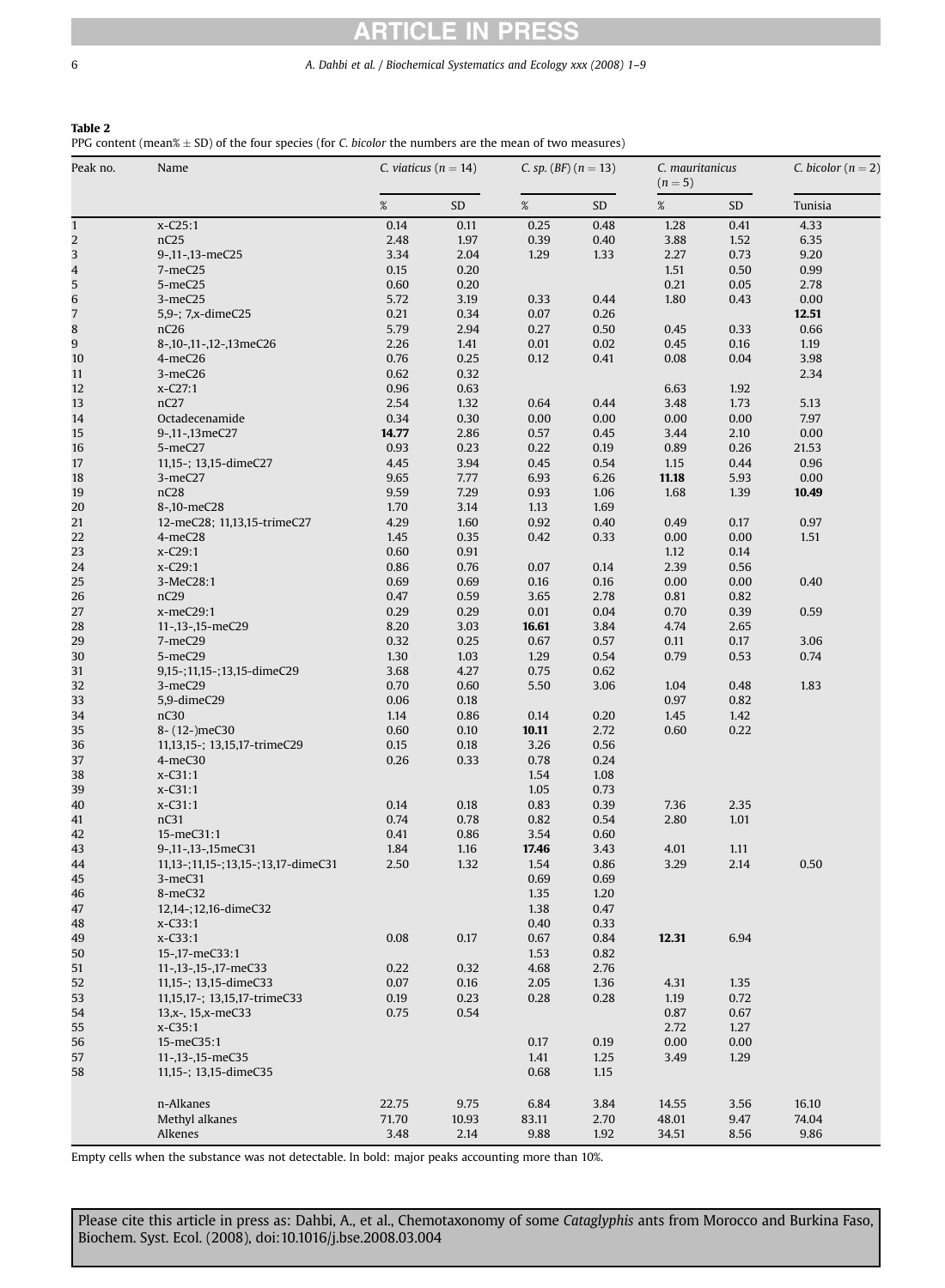A. Dahbi et al. / Biochemical Systematics and Ecology xxx (2008) 1–9 7

<span id="page-6-0"></span>

Fig. 5. Gas chromatograms of PPG of C. sp., C. mauritanicus and C. bicolor. Only major peaks are numbered; see [Table 2](#page-5-0) for peak identification.

for the formic acid released from the poison gland ([Blum, 1973; Hefetz and Lenoir, 1992; Mayade et al., 1993; Billen and Mor](#page-7-0)[gan, 1998](#page-7-0)). It has been proposed that in solitary foraging species like Cataglyphis it acts as general marker of home range of the colony but, at least in C. niger, that this function is fulfilled by the cloacal gland secretion [\(Wenseleers et al., 2002](#page-8-0)).

#### 4.2. PPG content

The PPG content is classical for ants with series of saturated and unsaturated alkanes from C25 to C35. We also found methyl alkenes that are not frequent in ants. They have been found on the cuticle of some Leptothorax ([Tentschert et al.,](#page-8-0) [2002](#page-8-0)), Pachycondyla inversa [\(D'Ettorre et al., 2004; Dreier et al., 2007\)](#page-7-0), Pachychondyla villosa ([Lucas et al., 2004\)](#page-8-0) and Atta



Fig. 6. PPG content of the main hydrocarbon classes for three Cataglyphis species (mean% ± SD). Different letters indicate significant differences.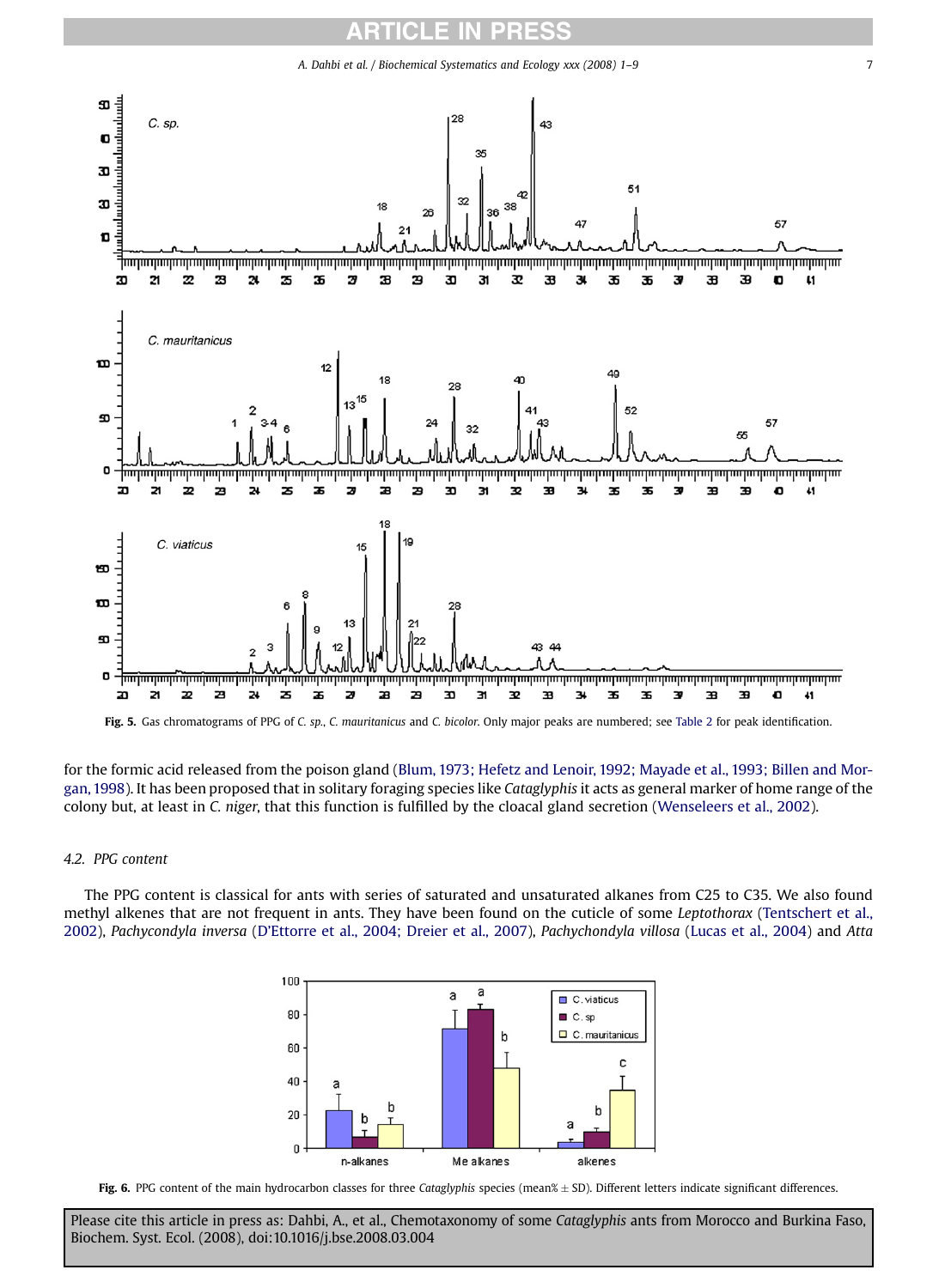<span id="page-7-0"></span>8 A. Dahbi et al. / Biochemical Systematics and Ecology xxx (2008) 1–9



Fig. 7. PCA of PPG content based on substances present at more than 1% for at least one species.

colombica ([Richard et al., 2007\)](#page-8-0). The PPG content appeared to be a good indicator for phylogeny of Iberian Cataglyphis (Dahbi et al., 1996) but we failed to obtain a logical grouping in cluster analysis with all published data and also when we integrated C. bicolor (results not presented). These may be due to the differences in the analytical methods used, solid or liquid injection for example, and the extent of compound identification. More data using comparable analytical conditions are needed. It can also be due to the fact that selective pressures operating on the nestmate recognition require heritable recognition cues but are also counterbalanced to avoid nepotism (D'Ettorre and Moore, in press), and therefore cuticular hydrocarbons evolution does not reflect the phylogeny of the ants, which is constructed on morphological and anatomical characteristics. These PPG substances may be more susceptible to local environmental pressures since we observed that in C. viaticus they can change considerably over 255 km and the content of Dufour gland may be a better phylogenetic indicator.

In brief, we suggest that the content of the Dufour gland is a better phylogenetic indicator than the content of the postpharyngeal gland. We also conclude that the Cataglyphis bicolor group has evolved in different species north and south of the Sahara.

#### Acknowledgements

We thank Xim Cerdá and Raphael Boulay for their help in the ant collection and particularly Jean-Marie Martinez for collection in Burkina Faso. We thank Professor Dr R. Wehner for the authorisation to use two C. bicolor samples from Tunisia, and Dr J.-P. Kopelke and his assistant Christine Schenk (Senckenberg Forschunginstitut und Naturmusem) for providing the samples. We thank Donat Agosti, Alberto Tinaut, Henri Cagniant and Brian Taylor for help in some steps with the ant determination, Jean-Philippe Christides for the maintenance and help in GC and GC-MS, and Guy Bourdais for the maintenance of ants. Brian Taylor revised the English.

#### References

Agosti, D., 1990. Review and reclassification of Cataglyphis (Hymenoptera, Formicidae). J. Nat. Hist. 24, 1457–1505.

Agosti, D., Austin, C., Gökçen, O.A., König, W.A., Morgan, E.D., Scott, E.D., Wehner, R., 1996. (S)-2-methyl-1-hexanol, characteristic mandibular gland substance of ants of the Cataglyphis bicolor group. Chemoecology 7, 57–60.

Akino, T., Yamaoka, R., 2002. Cuticular hydrocarbon profile as a critical cue candidate for nestmate recognition in Lasius fuliginosus (Hymenoptera: Formicidae). Entomol. Sci. 5, 267–273.

Ali, M.F., Billen, J.P.J., Jackson, B.D., Morgan, E.D., 1988. Secretion of the Dufour glands of two African desert ants, Camponotus aegyptiacus and Cataglyphis savignyi (Hymenoptera: Formicidae). Biochem. Syst. Ecol. 16, 647–654.

Billen, J., Morgan, E.D., 1998. Pheromones communication in social insects: source and secretions. In: Vander Meer, R.K., Breed, M.D., Espelie, K., Winston, M. L. (Eds.), Pheromone Communication in Social Insects. Ants, Wasps, Bees and Termites. Westview Press, Boulder, CO, pp. 3–33.

Blum, M.S., 1973. Comparative exocrinology of the Formicidae. In: Proceedings IUSSI VIIth International Congress, London, 10–15 September, 1973. University of Southampton, Southampton, pp. 23–40.

Dahbi, A., Lenoir, A., Tinaut, A., Taghizadeh, T., Francke, W., Hefetz, A., 1996. Chemistry of the postpharyngeal gland secretion and its implication for the phylogeny of Iberian Cataglyphis species (Hymenoptera: Formicidae). Chemoecology 7, 163–171.

D'Ettorre, P., Moore, A.J. Chemical communication and the coordination of social interactions in insects, in: D'Ettorre, P., Hughes, D.P. (Eds), Sociobiology of Communication. Oxford University Press, in press.

D'Ettorre, P., Heinze, J., Schulz, C., Francke, W., Ayasse, M., 2004. Does she smell like a queen? Chemoreception of cuticular hydrocarbon signal in the ant Pachycondyla inversa. J. Exp. Biol. 207, 1085–1091.

Dreier, S., van Zweden, J.S., D'Ettorre, P., 2007. Long-term memory of individual identity in ant queens. Biol. Lett. 3, 459–462.

Gökcen, O.A., Morgan, E.D., Dani, F.R., Agosti, D., Wehner, R., 2002. Dufour gland contents of ants of the Cataglyphis bicolor group. J. Chem. Ecol. 28, 71-87. Hasegawa, E., Tinaut, A., Ruano, F., 2002. Molecular phylogeny of two slave-making ants: Rossomyrmex and Polyergus (Hymenoptera: Formicidae). Ann. Zool. Fennici 39, 267–271.